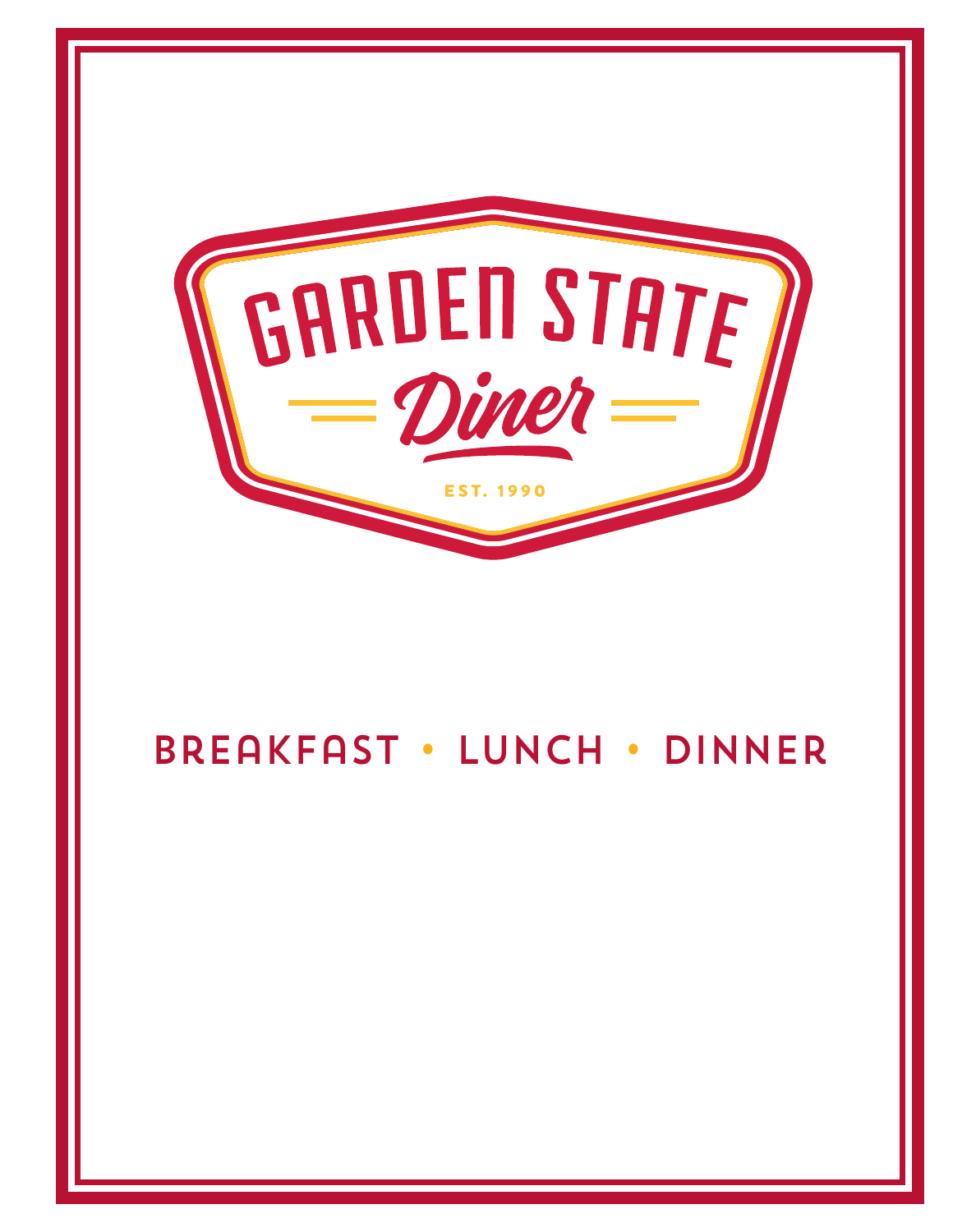# 3 Egg Omelettes

fresh cracked eggs served with seasoned home fries and choice of 7-grain or sourdough toast sub egg whites +2 • sub flaky french croissant +2

## **the big cheese OmeLet**

american, cheddar & mozzarella cheeses 15

### **denVer OmeLet**

virginia ham, red onions, peppers, monterey jack cheddar cheese 16

#### **greek OmeLet**

tomato, feta cheese, fresh baby spinach 15.5

#### **Venetian OmeLet** tomato, mushroom, sausage, mozzarella cheese 17

**meat LOVers OmeLet** bacon, sausage, virginia ham 16.5

## **Veggie Life OmeLet**

Made with egg whites, fresh baby spinach, tomato, peppers, red onion & sliced mushrooms, served with a sliced banana or greek yogurt & granola 19.5

# 2 Egg Platters

fresh cracked eggs served with seasoned home fries and choice of 7-grain or sourdough toast sub egg whites +2 • sub flaky french croissant +2

## **the cLassic egg PLatter**

two fresh cracked eggs any style, with your choice of applewood smoked bacon, pork sausage links, virginia ham or taylor ham 13.5

### **cOrned beef hash & eggs**

two fresh cracked eggs, any style over grilled corned beef hash 16.5

#### **the hUngry traVeLer**

two fresh cracked eggs any style, served with applewood bacon, pork sausage link and a short stack of pancakes, topped with powdered sugar, served with warm syrup & butter 18

### **bObby's steak & eggs**

two fresh cracked eggs any style, over grass fed rib-eye steak 25

# Breakfast Sides

**aPPLewOOd smOked bacOn** 6.5 • **POrk saUsage Links** 6.5 **LOcaL tayLOr ham or Virginia ham** 6.5 • **cOrned beef hash** 10.5 **seasOned hOme fries** with peppers & onions 6

## Hot Drinks

whole • non-fat • almond • cream

## **bOttOmLess cUP Of cOffee**

100% fair trade organic 3.25

**dOUbLe esPressO** 4.25

**americanO** 4.25

**caPPUccinO** 5.25

**caffe Latte** 5.25

**caffe mOcha** 5.25

#### **hOt chOcOLate**

hand crafted with steamed milk 4.5

**hOt tea by LiPtOn**

regular or decaf 4

**hOt Organic herbaL teas**

spearmint lavender, chamomile, ginger peach 4

# Cold Drinks

**Organic arabica iced cOffee** 3.5 **iced americanO** 4.25 **iced caffe Latte** 5.25 **Unsweetened iced tea** 3.5 **iced sweet tea** 3.5 **LemOnade** 5 **strawberry LemOnade** 5 **arnOLd PaLmer** 5 **miLk** 4.75 **chOcOLate miLk** 5.25 **Orange, aPPLe, or cranberry JUices** 5.25 **bOttOmLess PePsi fOUntain sOdas** 3.5 **20 oz. bOttLed water** 3.5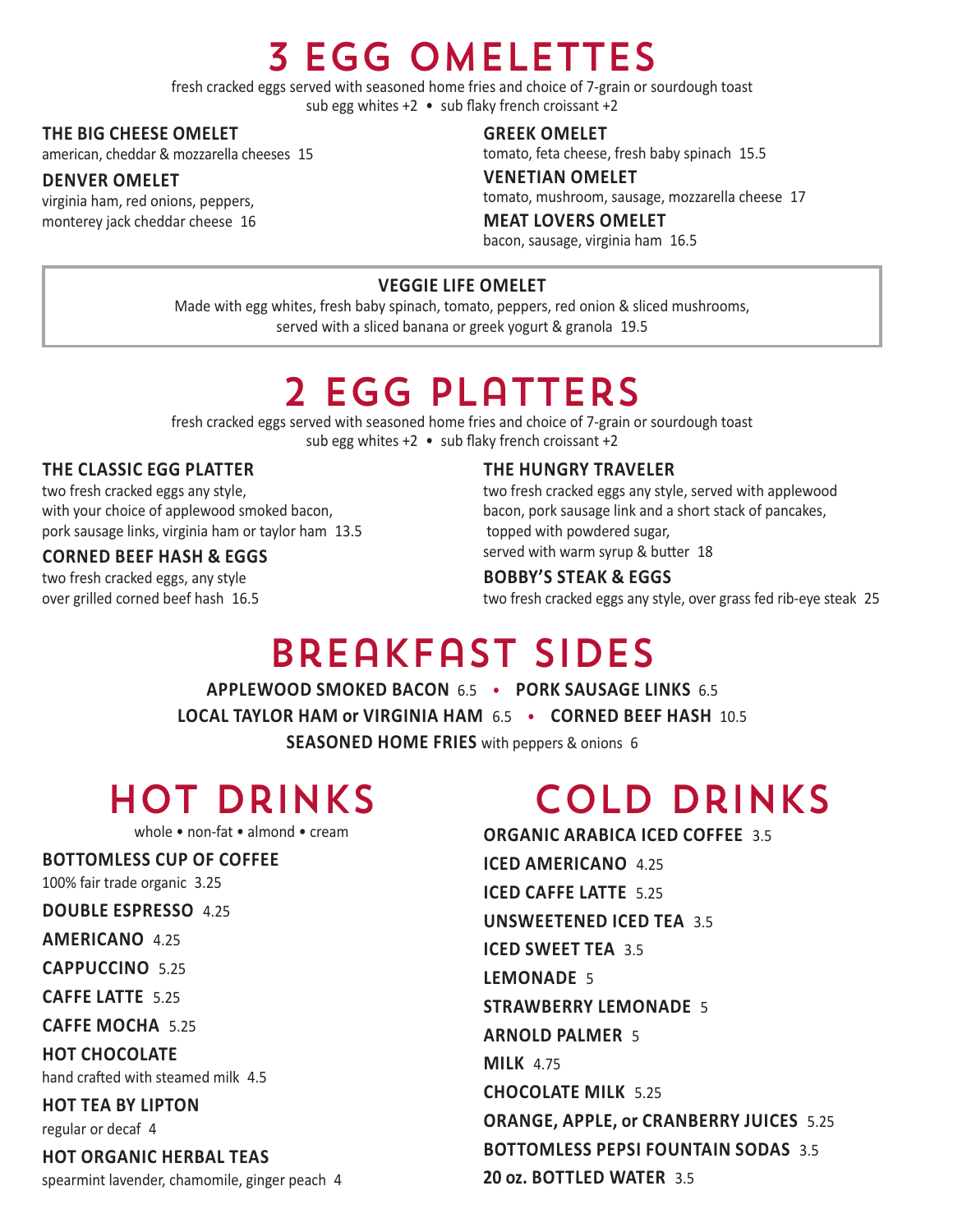# Breakfast Sandwiches

## **the freqUent fLyer**

two scrambled eggs & american cheese with choice of bacon, taylor ham, or sausage on a toasted brioche roll 13

### **ham & swiss crOissant**

warm cured ham & swiss on a flaky french croissant 9

## **the trUck stOP**

two eggs scrambled with cheese, taylor ham, bacon & sausage on a toasted rustic roll 13.5

#### **Jersey mOrning**

layers of taylor ham on a toasted brioche roll 13

#### **egg white greek wraP**

scrambled egg whites, feta cheese, tomato & fresh spinach in a honey wheat wrap 13

### **the mOnte cristO**

brioche french toast sandwich with virginia ham, roasted turkey, melted swiss, powdered sugar and warm syrup for dipping, served with a side of home fries 18.5

## Pancakes, French Toast & Waffles

topped with powdered sugar and served with warm syrup & butter

## **stack**

three buttermilk pancakes made with our signature scratch recipe 10.5

**bLUeberry stack** with fresh blueberries baked in 14.5

**banana stack** with fresh banana slices baked in 14

## **OreO stack**

with oreo crumbles baked in, vanilla icing & whipped cream 14

## **french tOast**

thick cut brioche dipped and grilled in cinnamon & vanilla egg custard 10.5

## **berries & cream french tOast**

topped with fresh blueberries, strawberries and whipped cream 15

**waffLe**

GSD signature belgian waffle recipe baked off in our hot irons 11.5

### **berries & cream waffLe**

topped with fresh blueberries, strawberries and whipped cream 16

## **chicken & waffLes**

half chicken quartered, honey dipped & fried, served over our GSD signature recipe belgian waffle, served with powdered sugar, butter & warm syrup 24

## Greek Yogurt

**hOney & granOLa yOgUrt** 11

**yOgUrt & berries** strawberries • blueberries 11

## Fresh Fruit

**fresh cUt frUit saLad** 8.5 **fresh banana, Orange or aPPLe** 2.25

## Bakery

**fLaky french crOissant** 4.5

**chOcOLate crOissant** 4.5

**aLmOnd crOissant** 4.5

**cheese danish** 4.5

**cinnamOn danish** 4.5

**cOrn mUffin** 4.5 **bLUeberry mUffin** 4.5 **chOcOLate chiP cOOkie** 4.5 **OatmeaL raisin cOOkie** 4.5 **bageL with cream cheese** 4.5

**PLease Let yOUr serVer knOw if yOU haVe any fOOd aLLergies, as nOt aLL ingredients are Listed**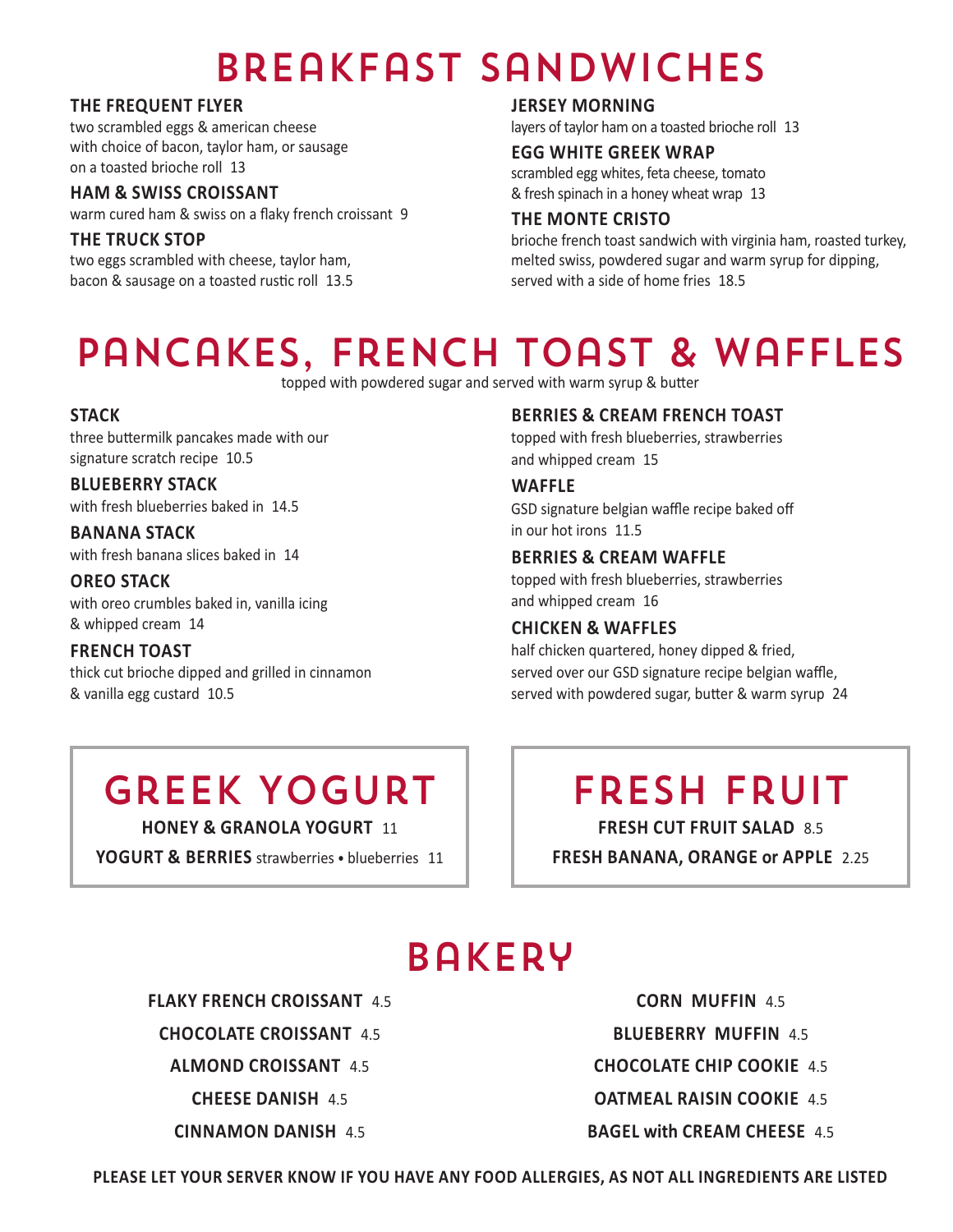# Appetizers

## **mOzzareLLa sticks**

topped with parmesan cheese & marinara sauce for dipping 11

## **JUmbO bUffaLO wings**

tossed our housemade spicy wing sauce 16

## **Jersey discO fries**

golden fries layered with mozzarella cheese & brown gravy 11

## **chiLi cheese fries**

golden fries, beef & bean chili, melted monterey jack cheese, topped with sour cream & green onion 13

## **crisPy chicken tenders & fries**

fried golden and served over french fries with honey mustard or bbq sauce for dipping 18.5

## **chicken qUesadiLLa**

flour tortilla, melted monterey jack cheese, caramelized onions, chicken, sour cream & salsa on the side 17.5

## **Vegetarian qUesadiLLa**

flour tortilla, melted monterey jack cheese, caramelized onions, mushrooms, fresh spinach, sour cream & salsa on the side 17

# **SOUPS**

**chicken nOOdLe** 6

## **beef & bean chiLi**

topped with melted monterey jack cheese, sour cream and green onion 9

## **french OniOn crOck**

melted swiss & parmesan cheeses 8

# **SALADS**

## **greek saLad**

romaine hearts, grape tomatoes, cucumbers, feta cheese, kalamata olives, red onion, grilled pita, greek vinaigrette, anchovies available upon request 17

**with chicken** 22

## **griLLed chicken caesar**

romaine hearts, grated parmesan, seasoned croutons, creamy caesar dressing 19.5

**chicken Options:** fresh basil & herb grilled or blackened

# Signature Sandwiches

served with french fries or housemade creole slaw and a pickle

upgrade to sweet potato fries or beer battered onion rings for +3

## **bbq hickOry PULLed POrk sandwich**

melted sharp cheddar cheese & crispy onion strings on a grilled brioche roll 19

## **cLassic bLt**

crispy smoked bacon, green leaf lettuce, tomato on toasted sourdough with mayo on the side 16.5

## **the Jack back**

our classic grilled cheese sandwich with hickory smoked bacon or tomato on grilled sourdough bread 15.5

## **griLLed chicken caesar wraP**

fresh herb seasoned chicken breast, romaine, parmesan cheese, caesar dressing & croutons in a flour tortilla wrap 17.5

## **rOast tUrkey cLUb**

crispy smoked bacon, green leaf lettuce & tomato on three layers of toasted sourdough with mayo on the side 18.5



## **gyrO**

beef gyro, shaved red onion, sliced tomato & tzatziki sauce on a grilled pita 16.5

## **PhiLLy cheese steak**

shaved rib-eye, caramelized onions, swiss or american cheese & bell peppers upon request on a warm brioche long roll 19

## **the cUban**

cured ham, roasted pork, swiss cheese, sliced pickles, grain mustard on a pressed brioche long roll 18.5

## **Veggie wraP**

red onion, roasted red pepper, tomato, fried sweet potato, spinach & ranch dressing in a honey wheat wrap 18

## **chicken Parm**

crispy chicken cutlet, tomato sauce, melted mozzarella & parmesan cheeses on a warm brioche round roll 17.5

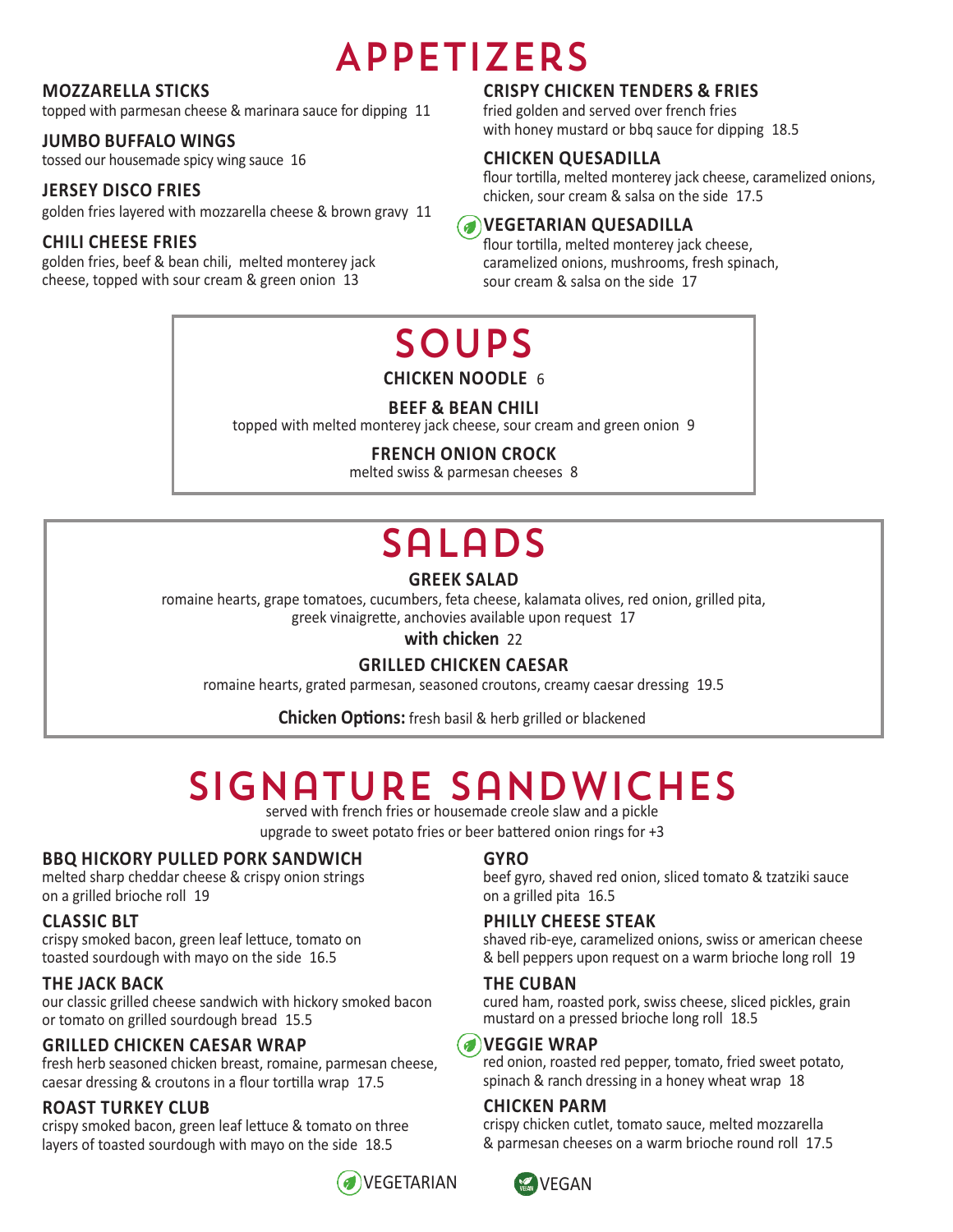## Classic Melts

served with french fries or housemade creole slaw and a pickle. upgrade to sweet potato fries or beer battered onion rings for +3

### **"new yOrk styLe" Pastrami reUben**

hot pastrami, fresh kraut, melted swiss, russian dressing on grilled marble rye 20

## **gsd chicken meLt**

fresh herb seasoned chicken breast, melted mozzarella cheese, roasted red pepper, fresh basil, balsamic glaze on a toasted rustic roll 19

#### **PePPer Jack tUrkey meLt**

roasted turkey breast, smoked bacon, melted pepper jack cheese, & chipotle sauce on grilled sourdough bread 19

#### **Patty meLt**

beef burger, caramelized onions & mushrooms, swiss cheese on grilled marble rye 20

## **OLd fashiOned tUna meLt**

white albacore tuna, grilled tomato & melted cheddar on grilled sourdough bread 16.5

# **BURGERS**

served with french fries or housemade creole slaw and a pickle upgrade to sweet potato fries or beer battered onion rings for +3

### **mr deLUxO**

american, cheddar, swiss, mozzarella or pepper jack cheese with lettuce, tomato, red onion on a toasted brioche roll 17.5

#### **the Jersey bOy bUrger**

grilled taylor ham, american cheese, a sunny side up egg with lettuce, tomato and red onion on toasted brioche roll 20

## **the city sLicker**

hickory smoked bacon, sharp cheddar cheese, crispy onion strings and bbq sauce drizzle with lettuce, tomato, red onion on a toasted brioche roll 20

## **dOUbLe trOUbLe**

double patties & american cheese, caramelized onions, hickory smoked bacon and GSD secret sauce on a toasted brioche roll 24

## **EXTHE HAPPY COW**

100% vegan veggie patty with lettuce, tomato and red onion, served on sourdough bread 19

## **DINNERS**

#### **sOUthern fried chicken PLatter**

honey dipped and fried golden half chicken, served with sweet potato fries & creole slaw 22.5

## **bLackened griLLed chicken dinner**

cajun seasoned chicken breast with garlic mashed potatoes & coleslaw 23.5

#### **grass fed skirt steak**

served with garlic mashed potatoes and creole slaw 34

## **SHAKES** & Malts

with whipped cream and a cherry on top!



**airPLane Jane** chocolate, vanilla or strawberry ice cream 8.25

**mimi's cOOkies & cream** vanilla ice cream & oreo cookie crumbles 9.5

**bananas & hOney** vanilla ice cream, fresh banana & real honey 9

**the nUteLLa JOb** vanilla ice cream, nutella hazelnut spread 9

**the fLying mOnkey** chocolate ice cream, fresh bananas, peanut butter sauce & chocolate sauce 10

**the dreamLiner** our seasonal milkshake! 8

#### **chicken Parmesan**

hand breaded chicken cutlet, melted mozzarella and parmesan cheeses, basil & herb tomato sauce over spaghetti 21.5

#### **chicken & waffLes**

half chicken quartered, honey dipped & fried crispy, served over our GSD signature recipe belgian waffle with powdered sugar, butter & warm syrup 24

# **SIDES**

**french fries** 8.5 • **sweet POtatO fries** 8.5 • **OniOn ring basket** 10

**garLic mashed POtatOes** 6.5 • **creOLe sLaw** 5